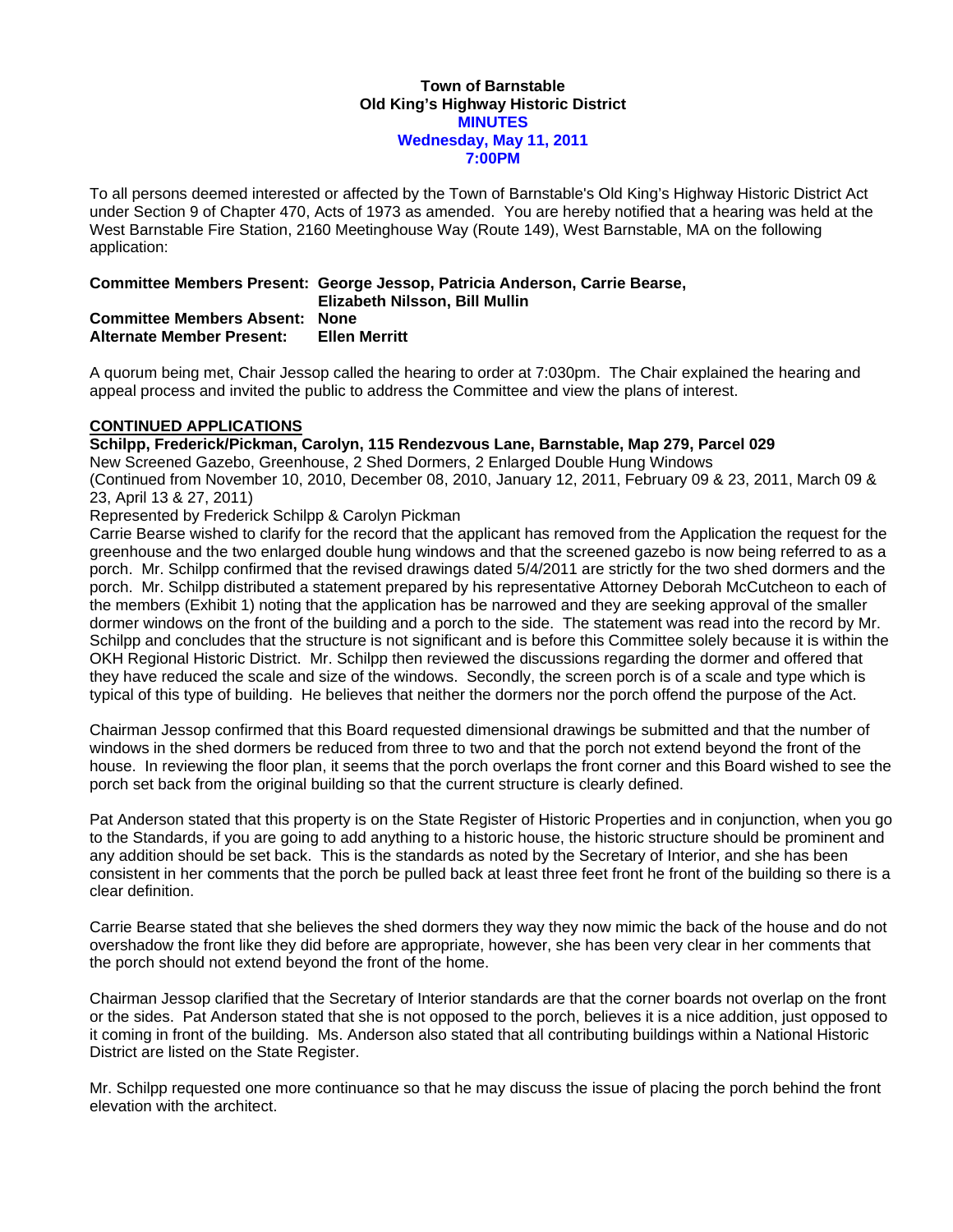**Motion duly made by Pat Anderson, seconded by Carrie Bearse to Continue the Certificate of Appropriateness for Frederick Schilpp and Carolyn Pickman at 115 Rendezvous Lane, Barnstable to May 25, 2011.** 

**So Voted Unanimously** 

### **Town of Barnstable / Dept of Public Works, Oak Street, West Barnstable**

Reconstruct & Regrade Oak Street from Route 6 Overpass to Iyannough Road (Continued from February 23, 2011, March 09 & 23, 2011, April 13 & 27, 2011) Applicant has requested a continuance to May 25, 2011.

**Motion duly made by Carrie Bearse, seconded by Elizabeth Nilsson to Continue the Certificate of Appropriateness to May 25, 2011.** 

**So Voted Unanimously** 

### **Cannon, Timothy, 38 Maraspin Road, Barnstable, Map 299, Parcel 075**

Replace Windows (9)

(Continued from April 13 & 27, 2011)

Represented by Timothy Cannon

Chairman Jessop stated that the Committee has asked Mr. Cannon to research the possibility of adding exterior fixed grills to the windows that were recently replaced without any grills. Mr. Cannon stated that he spoke with an Andersen representative and hired a contractor to add 8/8 exterior applied grids to the front six windows. The work should be completed in approximately 2-3 months. Chairman Jessop asked that the applicant submit to the Office a copy of a contract or work order as confirmation for the file.

**Motion duly made by Carrie Bearse, seconded by Pat Anderson to Approve the Certificate of Appropriateness for Timothy Cannon at 38 Maraspin Road, Barnstable for replacement windows, Andersen 400 Series with application of applied exterior grills 8/8 on the six front windows. So Voted Unanimously** 

### **NEW APPLICATIONS**

### **Hufnagel, Kellie, 167 Carriage Lane, Barnstable, Map 298, Parcel 086**

Change of Exterior Paint Color

Represented by Kellie Hufnagel

The Committee reviewed the proposed color changes for the front clapboards (hepplewhite Ivory HC-36), shingles (Edgecomb Gray HC-173), front door (Garrison Red HC-66), and shutters (Templeton Gray HC-161) and found them to be appropriate.

**Motion duly made by Pat Anderson, seconded by Carrie Bearse to Approve the Certificate of Appropriateness for Kellie Hufnagel at 167 Carriage Lane, Barnstable as Submitted. So Voted Unanimously** 

### **Perrier, Ronald & Simone, 2 Palomino Drive, Barnstable, Map 316, Parcel 086**

Construct 12' x 14' Deck, Change of Siding Material, Shed, Re-stain Shakes on House Represented by Ronald & Simone Perrier

The members reviewed the application and, in particular, the request for vinyl siding. Carrie Bearse stated that she believes she has never voted to approve vinyl siding and asked what the existing material is. Mr. Perrier commented that they were not entirely sure, it appears to be vertical barn board and the bottom is rotted. He would be willing to go with cedar clapboards or shakes, but would prefer the cedar clapboards painted white. The Committee next reviewed the Shed and deck request and found both to be appropriate. The applicants had submitted three color schemes for the house, shed and shakes. The Board agreed that any of the three submitted color schemes would be appropriate, with the  $3<sup>rd</sup>$  choice having top priority.

**Motion duly made by Carrie Bearse, seconded by Pat Anderson to Approve the Certificate of Appropriateness for Ronald & Simone Perrier at 2 Palomino Drive, Barnstable as amended to reflect change of siding on front of house to cedar clapboards painted white, and to approve all three color schemes and that it be the option of the homeowners as to final color. So Voted Unanimously** 

### **Botelho, Joseph & Karen, 91 Williams Path, W. Barnstable, Map 111, Parcel 036**

Construct 16' x 5' Farmer's Porch

Represented by Joseph Botelho

The proposed farmer's porch plans were reviewed. Chairman Jessop asked why he did not have the porch extend all the way to the third window and Mr. Botelho commented that this is a bathroom and he did not want the porch to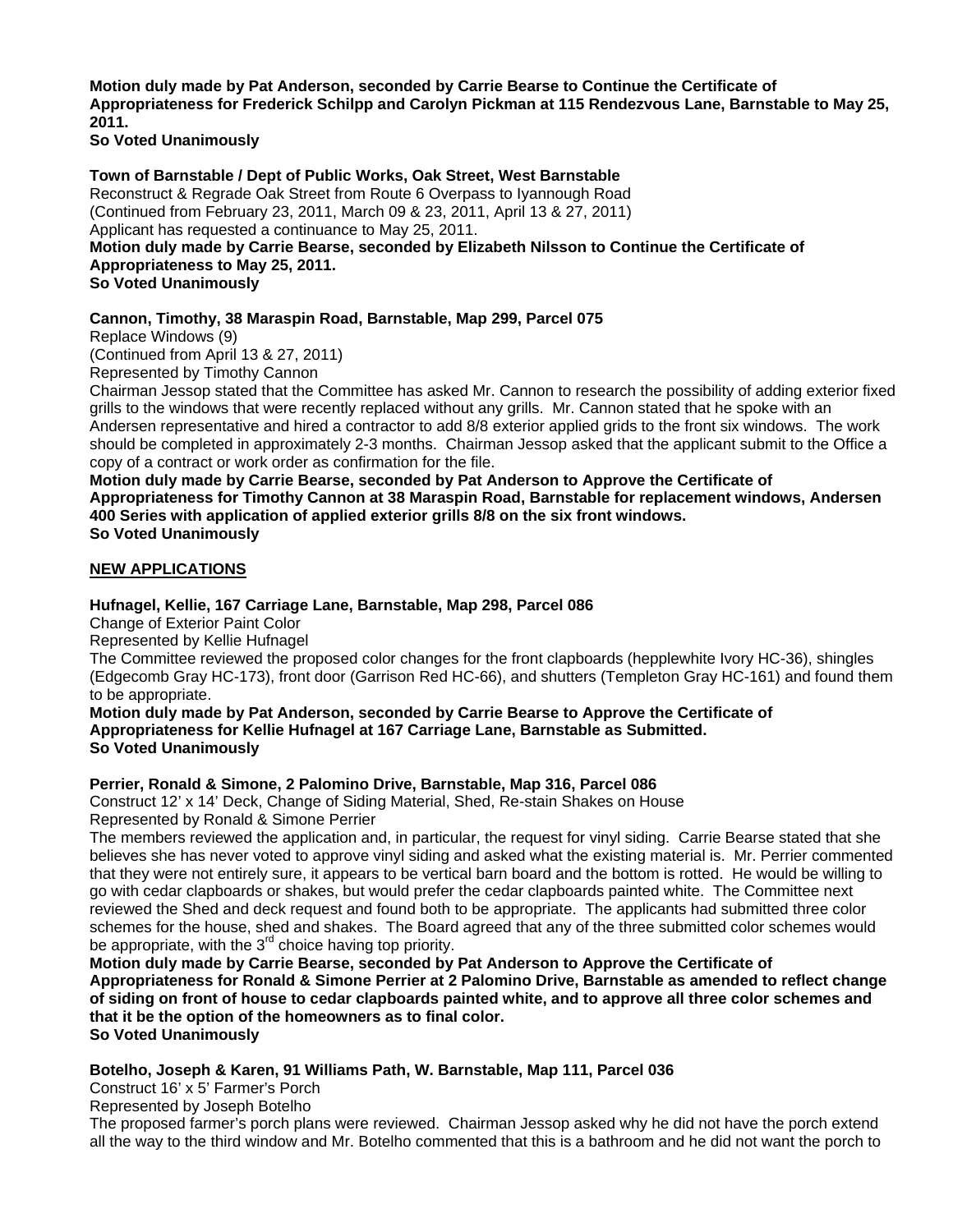project that far. Bill Mullin & Elizabeth Nilsson noted that they approve of the porch the way it is submitted and Carrie Bearse commented that it is perfectly appropriate.

#### **Motion duly made by Carrie Bearse, seconded by Pat Anderson to Approve the Certificate of Appropriateness for Joseph & Karen Botelho at 91 Williams Path, W. Barnstable for a 16' x 5' Farmer's Porch as Submitted.**

**So Voted Unanimously** 

**Brown, Edward & Barbara, 81 Keveney Lane, Barnstable, Map 351, Parcel 012** 

Construct 12'6" x 14' Screen Porch

Represented by Garry Ellis

Chairman Jessop confirmed that the siding will be pine clapboard that will naturally weather. Mr. Ellis noted that the only place where there will be clapboards is the cheek and that all other materials will match existing.

**Motion duly made by Pat Anderson, seconded by Carrie Bearse to Approve the Certificate of Appropriateness for Edward & Barbara Brown at 81 Keveney Lane, Barnstable as Submitted. So Voted Unanimously** 

#### **Stotts, Michael & Margaret, 119 Governor's Way, Barnstable, Map 258, Parcel 057**

Construct 1-Car Garage, Breezeway, Porch, Paved Driveway

Represented by Michael Stotts

Applicant presented brochures of the proposed windows for the garage and for the decking material. The decking material submitted is a composite and the Members asked the applicant to consider a natural alternate material. Chairman Jessop noted that the garage design is in keeping with the house, however, for the breezeway, he would prefer a single column rather than the double columns and then evenly space them from the header. Chairman Jessop also questioned the need for two rows of windows above the garage door and the applicant stated that this was simply for style, but would be willing to change to one row of windows.

Carrie Bearse asked if the windows on the breezeway will match those on the house with have grills between the glass and the applicant indicate yes. Pat Anderson questioned the drawings which show the windows as having a pattern of 6/6 and the windows on the house are 8/8. Mr. Stotts apologized and indicated that the drawings are incorrect and that the new windows will have an 8/8 pattern to match the house. The Committee agreed to continue the application for resubmittal of windows on breezeway to be an 8/8 pattern, the reduction of columns on the breezeway from double columns to single columns evenly spaced, the change in a single row of glass over the garage door and decking material to be determined at the next meeting.

## **Motion duly made by Pat Anderson, seconded by Carrie Bearse to Continue the Certificate of Appropriateness for Michael & Margaret Stotts at 119 Governor's Way, Barnstable to May 25, 2011 for submission of revised plans.**

#### **So Voted Unanimously**

### **Reiss, Paul & White, Lynn, 93 Country Club Drive, Barnstable, Map 350, Parcel 041**

Construct 9'7" x 4'7" Shed Dormer, Add Cupola on Garage, Air Conditioning Compressor Represented by Paul Reiss

Mr. Reiss indicated that the compressor will be behind the garage on the ground and that the windows in the shed dormer will be Andersen A series with applied exterior grills. They are replacing an existing skylight with the shed dormer.

#### **Motion duly made by Carrie Bearse, seconded by Elizabeth Nilsson to Approve the Certificate of Appropriateness for Paul Reiss & Lynn White at 93 Country Club Drive, Barnstable as Submitted. So Voted Unanimously**

#### **Weatherly, Irina, 1595 Main Street, W. Barnstable, Map 197, Parcel 044**

Replace Windows (15), Replace Skylight, Privacy Fence, Paint Trim

Represented by Irina Weatherly-Macphee & John Macphee

The homeowner indicated that currently the windows are all different grid patterns and they propose a Sturgis style window with a 6/6 pattern with both exterior and interior fixed grids. Elizabeth Nilsson asked how high the fence would be and what material. Ms. Weatherly-Macphee noted that they wish an 8' vinyl privacy fence. Both parties agreed to a six foot fence made of solid wood with option of lattice work on top.

**Motion duly made by Carrie Bearse, seconded by Bill Mullin to Approve the Certificate of Appropriateness for Irina Weatherly at 1595 Main Street, W. Barnstable as Modified to reflect the privacy fence at no higher than six feet and made of a natural wood material and to clarify that all replacement windows will have exterior applied grills.** 

**So Voted Unanimously**